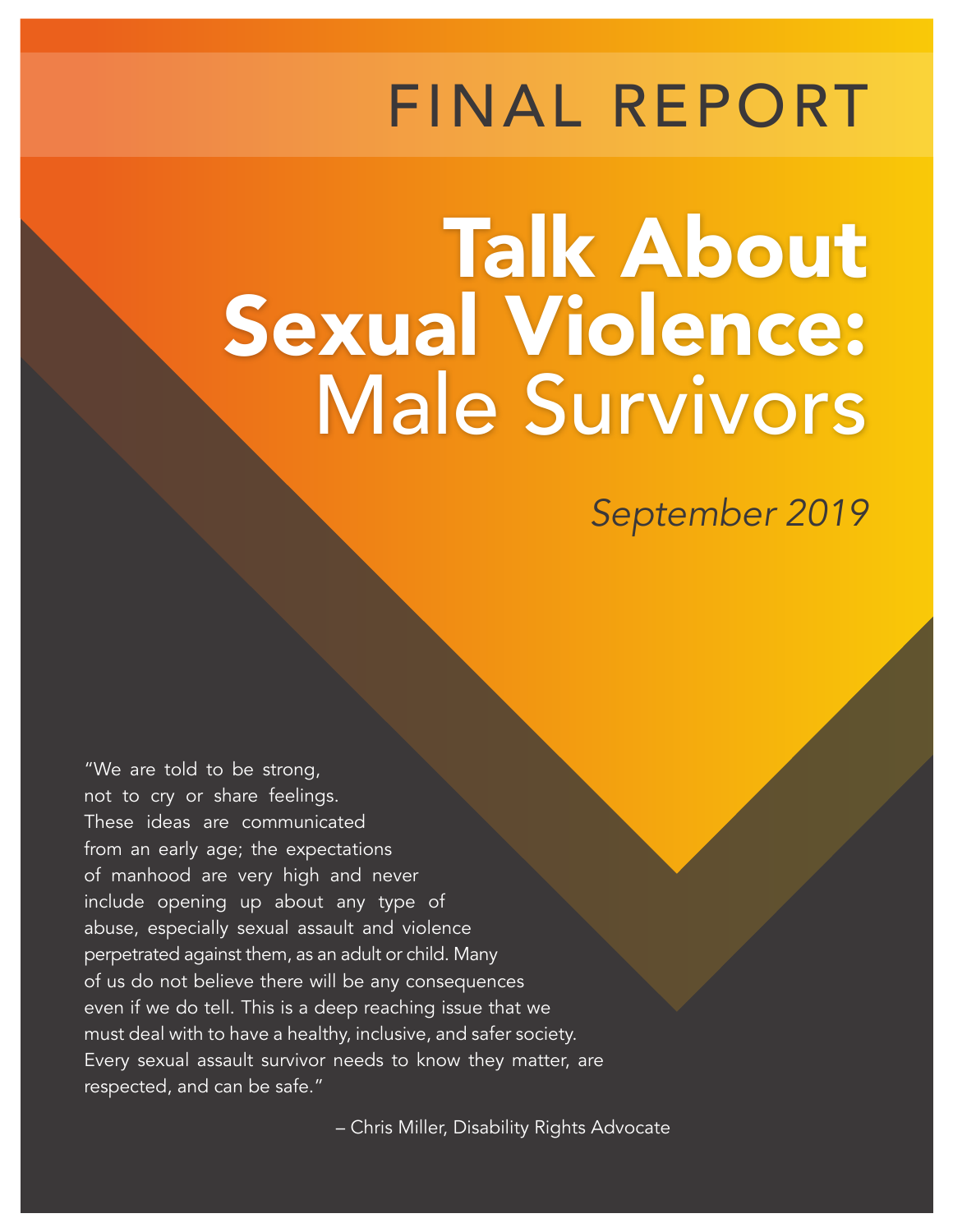

## About *Talk About Sexual Violence*

Phase Two of *Talk About Sexual Violence*, which focuses on male survivors with intellectual and developmental disabilities (I/DD), was generously funded by the WITH Foundation and carried out by the Board Resource Center (BRC) and The Arc's National Center on Criminal Justice and Disability® (NCCJD®). The Board Resource Center facilitated advisory group meetings and individual interviews and produced project training tools and supplemental materials. The Arc provided subject matter expertise for all project materials and designed, disseminated, and hosts these materials on their website. This report and project resources can be found at: talkaboutsexualviolence.org

Mark Starford, Director, The Board Resource Center Charlene Jones, Consulting Specialist, The Board Resource Center Leigh Ann Davis, Director of Criminal Justice Initiatives, The Arc

Board Resource Center PO Box 2125 Rancho Mirage, CA 92270 brcenter.org

The Arc's National Center on Criminal Justice and Disability 1825 K Street NW, Suite 1200 Washington, DC 20006 TheArc.org/criminal-justice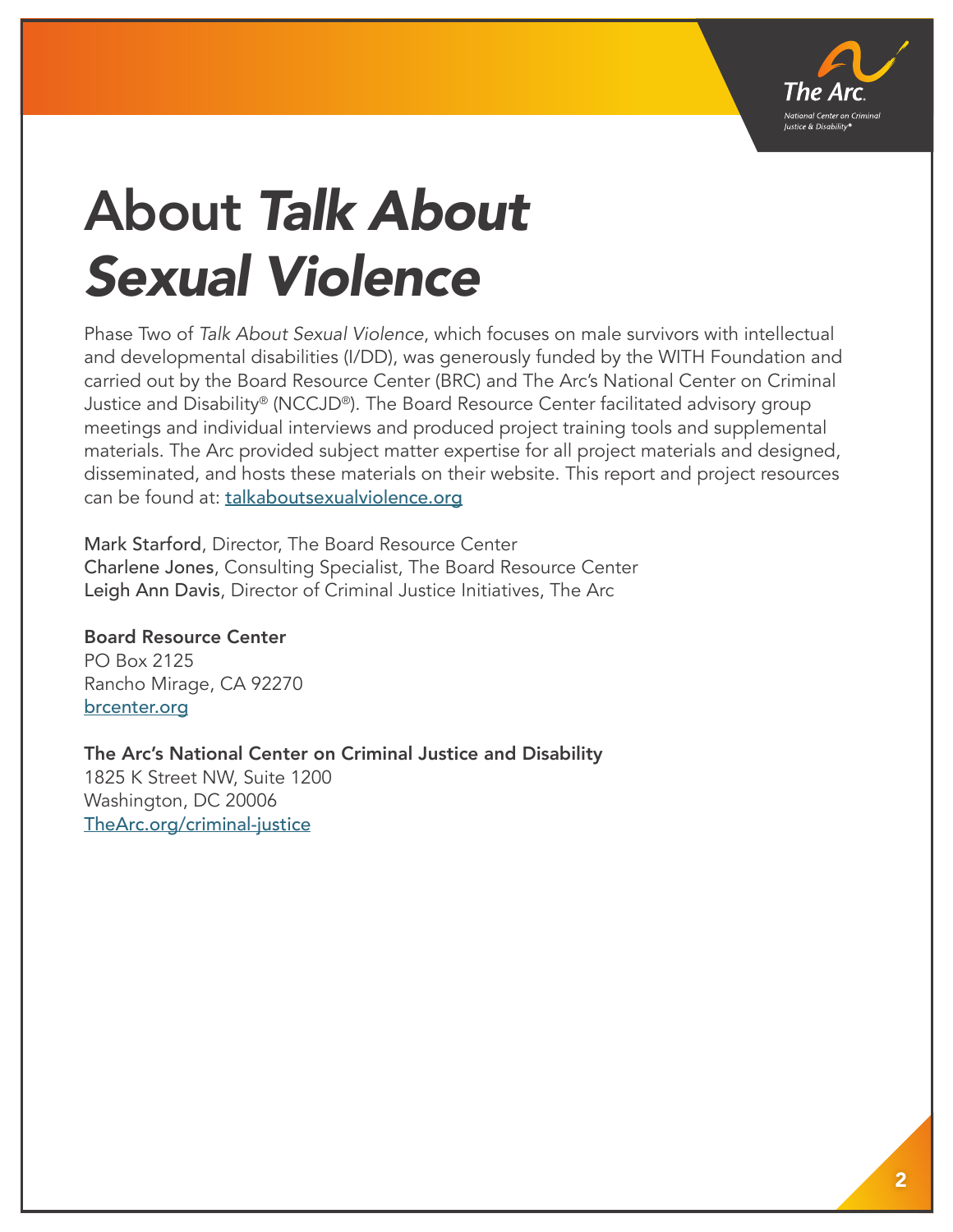

## Forward: Thoughts From Kecia Weller and James Meadours





People with intellectual/developmental disabilities (I/DD) face many challenges when it comes to sexual violence:

- Sex and sexual violence are often taboo subjects most people want to avoid. People with I/DD are overprotected, can't grow to express themselves, be independent, and share painful information.
- Professionals may take on the role of "parent," and NOT act as our true ally.
- Too many victims remain in a sheltered world, afraid to share information, keeping feelings in because no one listens, or fearing not being believed and that victimization was their fault.

People can overcome trauma and take charge of their lives:

- We need people who believe us and let us be independent and grow.
- We need to be in the community, not be put in a "dome" that is too protective.
- Talking about sexual assault makes all people nervous, even doctors.
- Health care providers are mandated to call Adult Protective Services, let them do this important job.

The value of the *Talk About Sexual Violence* Project:

- Sexual assault can and does happen to anyone disability or not.
- All of us can learn how to start conversations with victims, including health care providers.
- Remind health care providers that they are mandated reporters.
- Know there are people who want to help.

If we can do it, other people with disabilities can do it too! It's hard. At times it doesn't feel like the confusion will end, but it does – when you share what happened with people you can trust.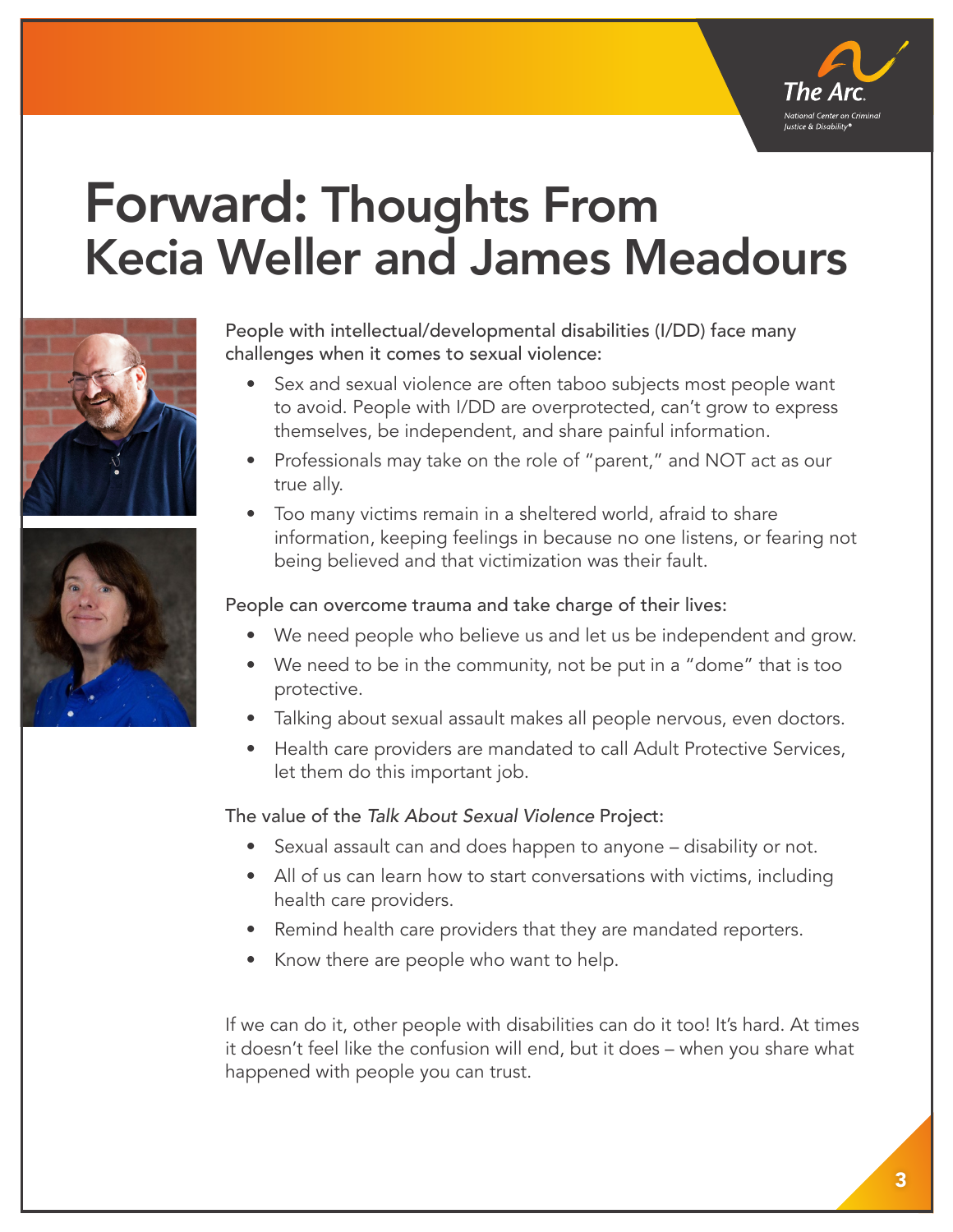

## Table of Contents

| James Meadours                                                                                                      |
|---------------------------------------------------------------------------------------------------------------------|
| After Talk About Sexual Violence 2017                                                                               |
| Impact on Health Care Delivery<br>Goals & Objectives                                                                |
| Talk About Sexual Violence 2017<br>Talk About Sexual Violence 2019                                                  |
| Outcomes<br>Deliverables & Dissemination                                                                            |
| <b>Advisory Committee Members</b>                                                                                   |
| <b>WITH Foundation</b><br>The Arc's National Center on Criminal Justice and Disability<br>The Board Resource Center |
| Looking to the Future                                                                                               |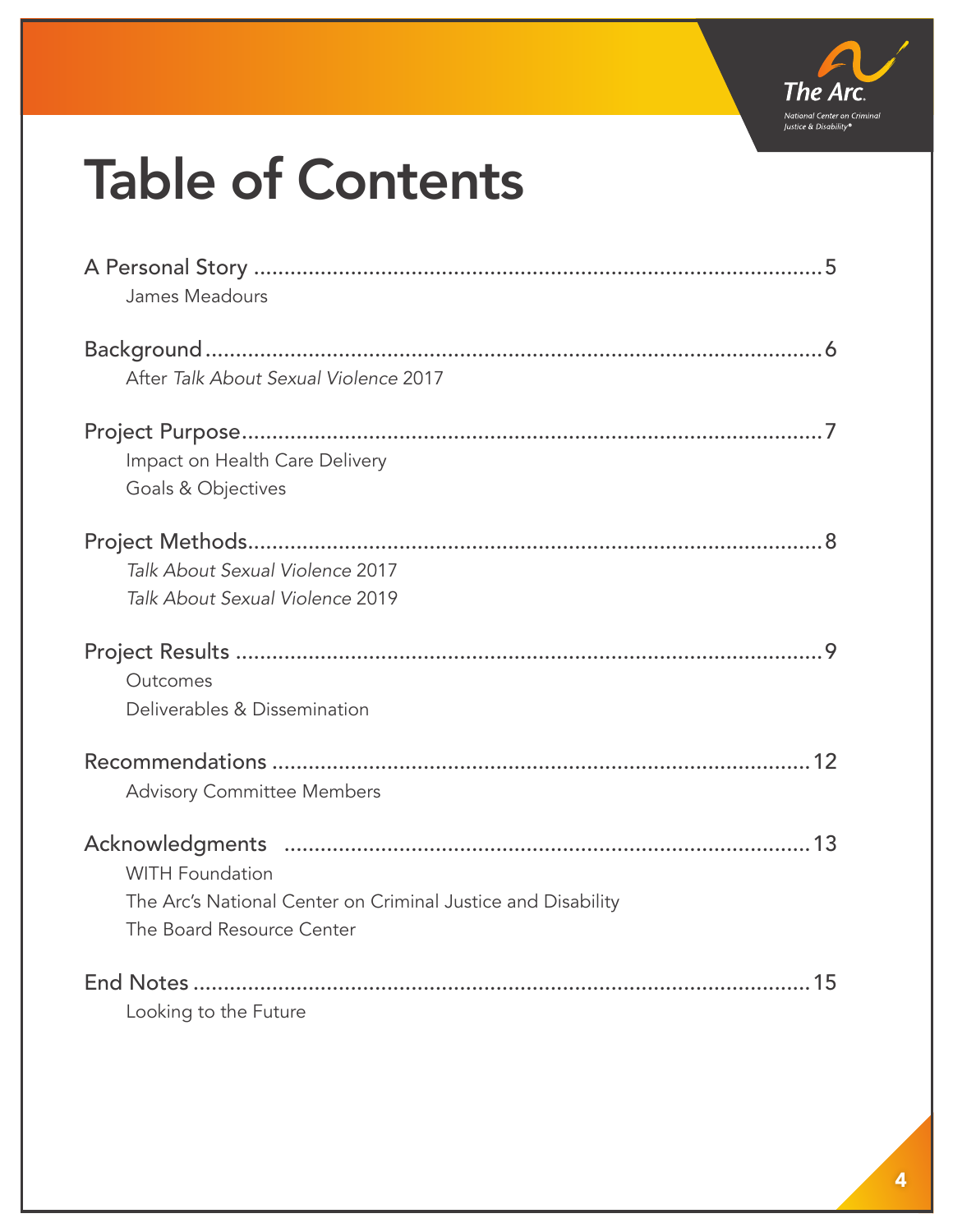

## A Personal Story

### JAMES MEADOURS

### SHINING THE LIGHT ON A SILENT EPIDEMIC

I am James Meadours and I live in San Antonio, Texas. I am a sexual violence survivor and person with an intellectual/developmental disability. Also, I am a national peer advocate for victims with disabilities and speak to many groups about stopping violence against people with developmental disabilities. We experience sexual assault and violence at a rate that is seven times higher than the general population. And, it happens over and over to us.

My story is not unique. I never thought lightning could strike twice, or over and over in the same place. It did in my life. I was sexually assaulted four times. The most recent time was when I was looking for a church that welcomed all people.

A friend told me about her church. And I went with her. I met a member who was deaf. He wanted to teach me sign language. I thought we could be friends. One time he asked if I was gay. I told him I was not. We got together at my apartment the day before church where I lived alone. He began to be sexual with me. He knew I was not gay. But he touched me. I told him I was not interested. I shook my head "NO". I backed away and used sign language to say NO. He signed YES. He kissed me and forced me to take my clothes off. I resisted. He made me have sex. He did not leave until church the next day.

At church I didn't tell anyone. I felt ashamed and afraid. I believed I would be hurt. I reached out to the Pastor. Nothing was done. I was alone. I was frustrated and told a friend. He called 211 for me. He made a report with my permission. I went to the hospital to make sure I was OK. The Sexual Assault Nurse Examiner was very understanding. And I made my report to the police. An officer came to my home and took evidence. He was kind. I pressed charges and went to court. The abuser went to jail. Later, I needed help, so I went to the rape crisis center. They did not know how to support me, [they] had never worked with a man with developmental disabilities. But they tried.

In the end, no one taught me recovery steps. I learned on my own with people supporting me. Now, I want to tell my story and help others. I am a passionate advocate for victims with disabilities. Last year I was in a national public service announcement. It was made by the organization called 1in6. Six men who were raped, including me, told our stories. It was the first time they included a man with disabilities in their videos or materials.

Many of us are afraid to report. We think people would not believe us. So we don't report, and the cycle continues. If we work side by side, we CAN improve many people's lives.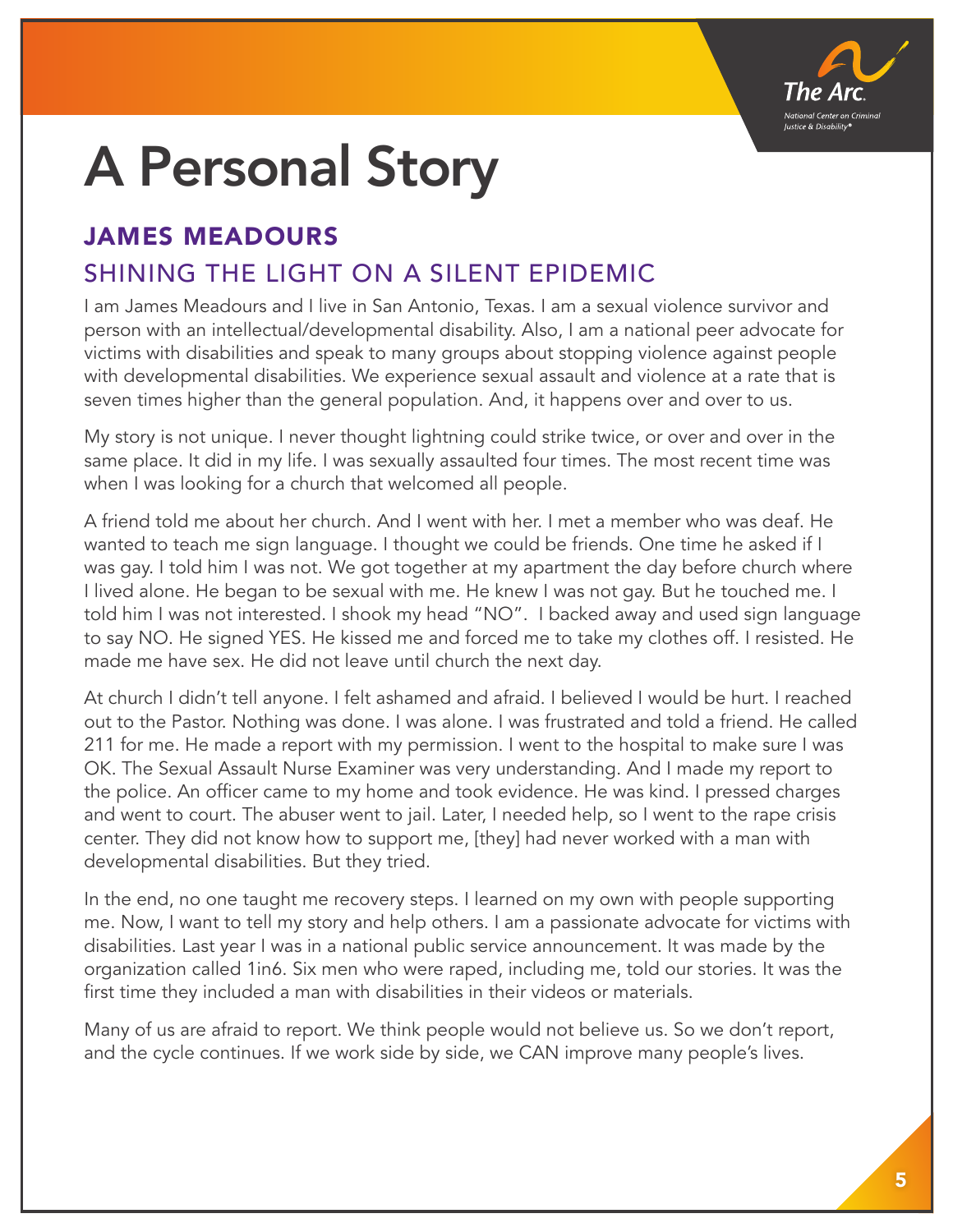

## Background

After the release of videos and other materials created for the *Talk About Sexual Violence* project in 2017—which focused on women with intellectual/developmental disabilities (I/DD) who experience sexual violence—the project team was approached by males with I/DD who are survivors of sexual assault about crimes perpetrated against them. People with I/DD report that many health care providers are uneducated about how to interact with patients with disabilities and don't know about their high risk of sexual violence. The problem is exacerbated when society leads men to believe that rape and sexual assault only happen to women, when in fact men, and especially men with I/DD, are victimized at alarmingly high rates. Sexual violence also impacts the I/DD LGBTQ community, who face even greater risk and challenges disclosing or reporting victimization.

For this reason, in 2018 *Talk About Sexual Violence* turned its attention to specific challenges men with disabilities experience. According to the national organization 1in6, about one in six men in the general population experience sexual assault and/or rape during their lifetime. The 2010 National Intimate Partner and Sexual Violence Survey found that men with disabilities were twice as likely as those without disabilities to experience sexual violence, other than rape. Researchers also found the prevalence of lifetime sexual victimization is 14 percent among men with disabilities compared to four percent among men without.

When looking at the intersections of disability and other identities, risk of violence can be even higher. For example, it's important to keep in mind that transgender and non-binary individuals face staggering rates of sexual violence. Preliminary research points to nearly half experiencing sexual assault at some point in their lifetime. In communities of color, numbers are even higher.

For these compelling reasons, it is critical that health care professionals and their patients talk openly about sexual violence prevention. *Talk About Sexual Violence* provides tools that help create a safe place to have these conversations. With increased awareness of the prevalence of sexual violence, along with the use of effective communication strategies, health care professionals can confidently help patients feel more comfortable when discussing sexual violence, leading to increased reporting of these crimes.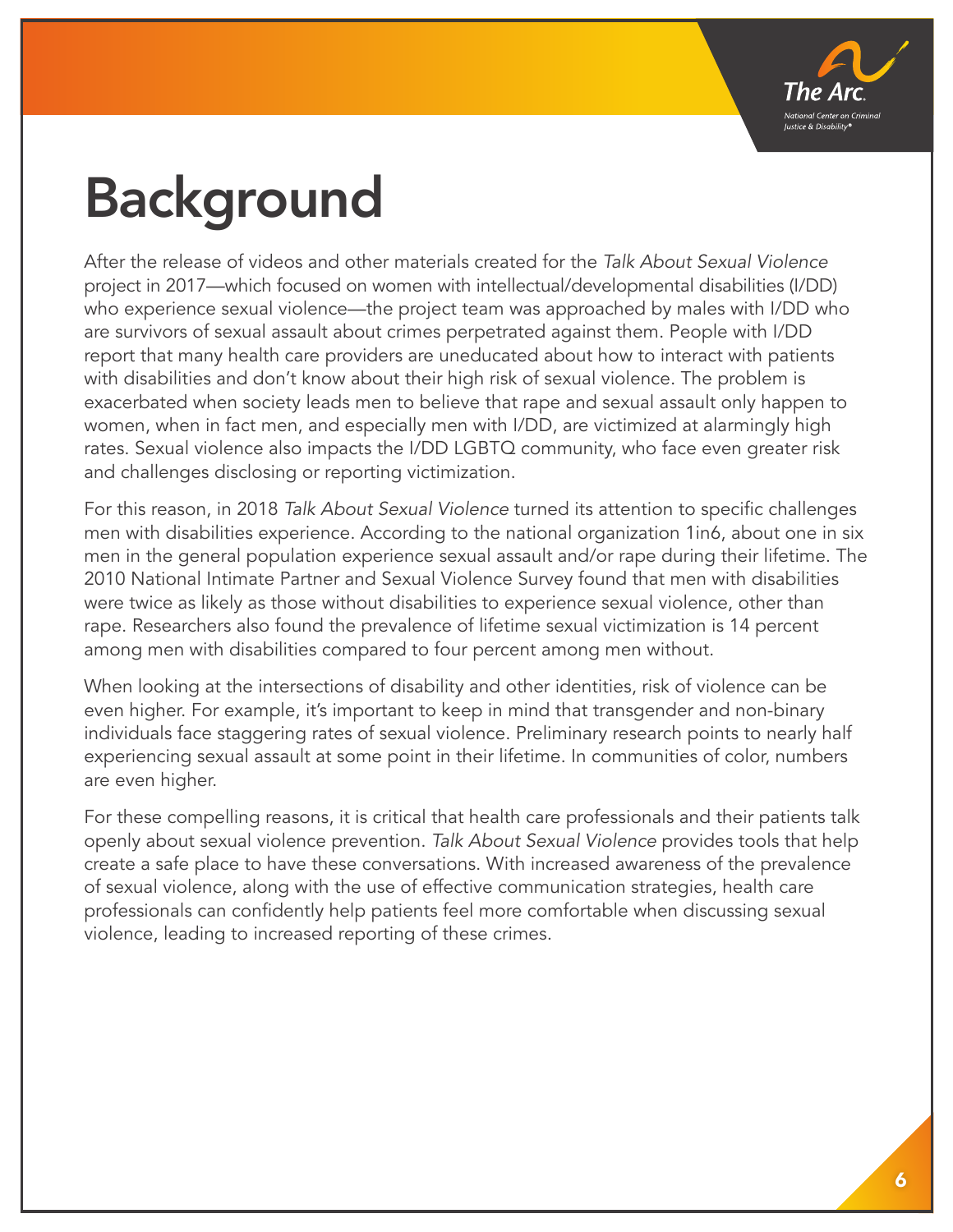

## Purpose

### IMPACT ON HEALTH CARE DELIVERY

Due to the nature of their professions, health care providers have unique opportunities to prevent or stop sexual violence. However, many have not had experience talking about sexual victimization with men with I/DD. Most men with disabilities are unlikely to raise the topic of sexual violence on their own, and often have limited health literacy or knowledge about what constitutes sexual crimes or victimization.

Health literacy is defined as "... the capacity to obtain, process, and understand basic health information and services needed to make appropriate health decisions." Recent surveys reveal that only 12 percent of adults in the U.S. are proficient in their ability to maintain health, prevent disease, and use their health care system. It is imperative that health care providers take measures to address this dilemma head on. When tackling these critical needs, it is vital that they utilize training and tools that assist with communicating effectively, so that they can provide patients with I/DD emotionally safe environments where they can talk candidly about their experiences.

### GOALS AND OBJECTIVES

Phase Two of *Talk About Sexual Violence* assists health care providers, men with I/DD, and their allies to communicate about sexual violence. To accomplish this, the project team of The Board Resource Center and The Arc's NCCJD developed straightforward, accessible training tools and supplemental materials to guide professionals in conversations with patients about sexual violence. Deliverables and outreach activities included:

#### 1. Three brief training videos

- "How to Have the Conversation"
- "James Meets with his Doctor"
- "Peer Advocates Talk About Sexual Violence"

#### 2. Supplemental materials

- Training Guide & PowerPoint slides
- Communication tools
- Online resource list of useful organizations

#### 3. Outreach

- Facilitated workshops at state and national health care and disability conferences
- Interviewed health care providers and social workers
- Peer advisors presented at state California Adult Protective Services (APS) event and self-advocacy conference
- Presented project tools to California disability service and advocacy groups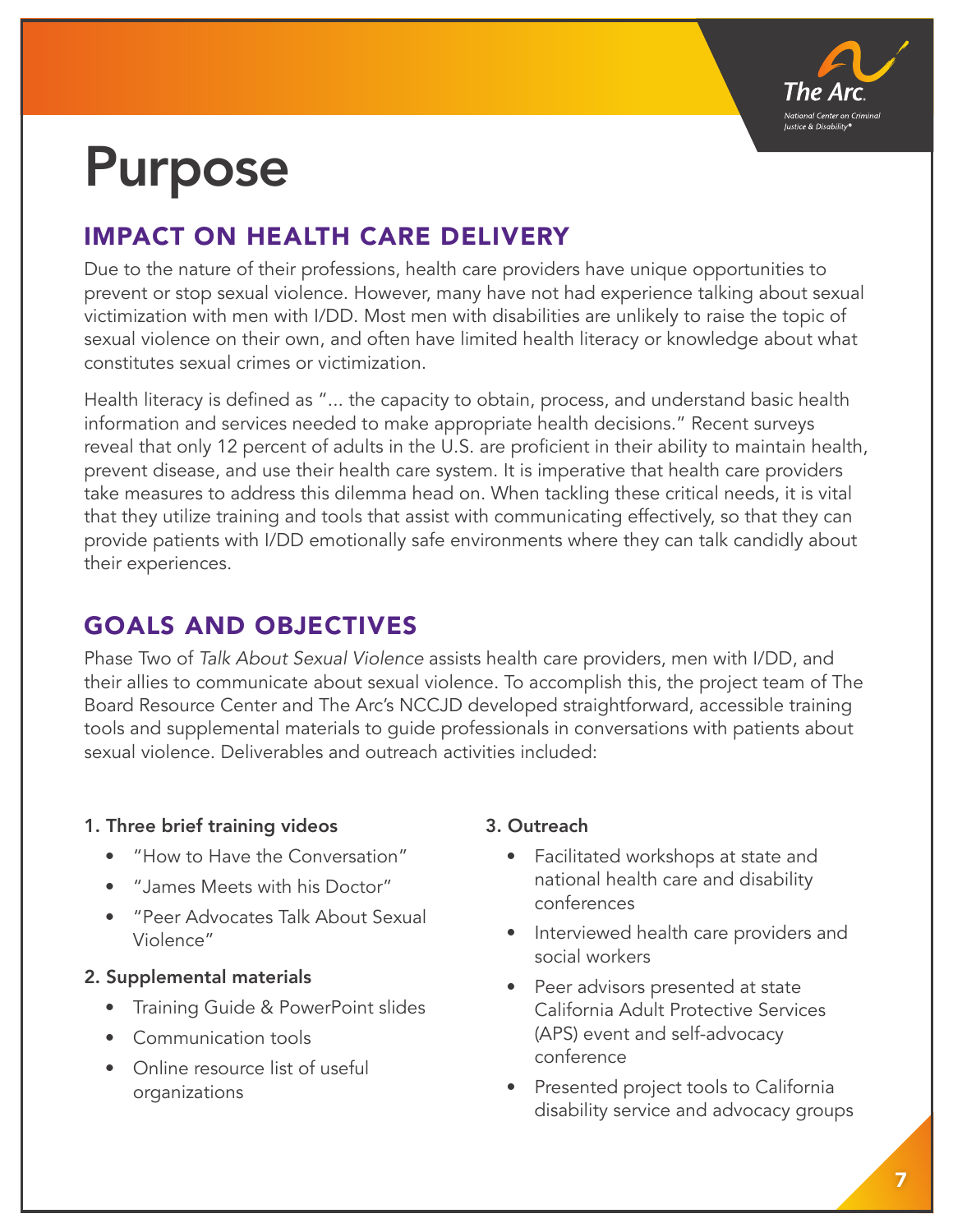

## Project Methods

### *TALK ABOUT SEXUAL VIOLENCE*: PHASE ONE (2017)

The first phase of *Talk About Sexual Violence* focused on building health care provider competencies when serving women with I/DD who may have experienced sexual violence. It was guided by an advisory group of social service and medical professionals, including a primary care physician, disability service medical directors, self- and peer advocates with I/DD, victims' rights and adult protective service providers, and a California developmental disabilities services training officer. The group met to focus on project objectives specific to development of training videos and supplemental materials for the target audience of primary care providers who see women with I/DD in their everyday practice. After a review of project tools in draft and final form, advisors provided recommendations for continued training, advocacy, and public awareness.

### *TALK ABOUT SEXUAL VIOLENCE*: PHASE TWO (2019)

Since the completion of Phase One, there has been increased interest in examining the prevalence of sexual assault and violence perpetrated against men and boys. With cultural shifts, broader media attention, and men coming forward with their personal experiences, it was imperative to address the hidden population of men with I/DD who have been victimized. In order for more men to come forward, health care providers need to be knowledgeable about how to communicate, provide time during patient appointments, and understand their mandated reporting responsibility. The project team, with continued funding from the WITH Foundation, sought to address this need by developing easy-to-use tools for health care professionals and their staff.

Recognizing the significance of consumer engagement in successful models of care delivery, Phase Two ensured that perspectives of end-users guided the work, and included health care professionals, men with I/DD, and leaders of support service organizations and advocacy groups. This formative approach leads to outcomes shaped by needs and preferences of target audiences and wider utilization of tools. BRC's work also emphasizes a "plain language" practice that promotes availability of functional information to support informed decision making and action by all stakeholders.

The advisory group met twice, with BRC facilitating additional individual conversations with key health care, social service, and survivor advisors. There were also numerous meetings with primary health care providers to determine their understanding of the issue and reporting requirements. The group meetings were designed as interactive sessions to provide advice on content and plain language needs for project videos and supplemental materials.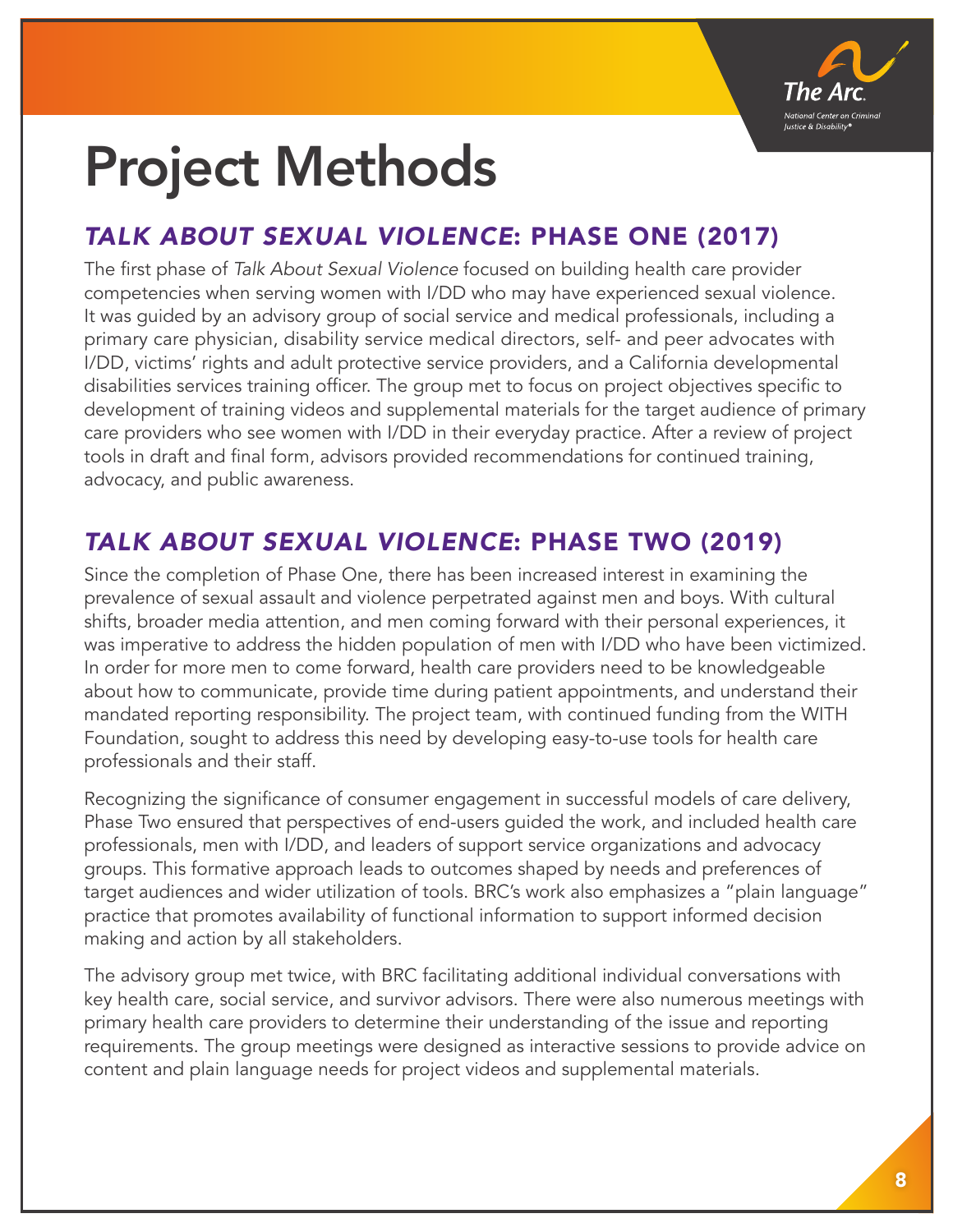

## Project Outcomes

*Talk About Sexual Violence* was designed by The Board Resource Center and The Arc's National Center on Criminal Justice and Disability. Their lengthy experience with development of training and tools for broad audiences demonstrated that easier access to content and use of multi-media leads to greater utilization by end users. Mindful of this course, Phases One and Two of the project focused on providing professionals straightforward guidance on caring for women and men with I/DD when addressing sexual violence. It equips health care providers with basic tools to facilitate conversations, support patients, and report crimes.

During and after production of *Talk About Sexual Violence* Phase One materials in 2017, project team members and several advisors established partnerships aimed at sexual violence prevention and better coordination among health care and support service organizations. Advocacy organizations approached the team and requested opportunities to learn more about the frequency of sexual assault against persons with I/DD. Areas of interest included survivor stories and recommendations regarding improved access to victim services. Notably, team members observed a marked interest on the part of service and advocacy groups to invite women with disabilities to join their outreach partnerships. Phase Two of the project anticipates similar requests after completion and dissemination of project materials.

After Phase One was completed, the project team was successful in expanding discussions in advocacy arenas, including in service provider communities.

### PHASE ONE OUTREACH AND DISSEMINATION

#### Events and Conferences 2017 – 2018

- Supported Life Conference, Sacramento, California (Abuse Awareness track)
- California Department of Social Services/Adult Protective Services (Sexual Assault Awareness Month event)
- Vera Institute (Participation: Ending Violence Against People with Disabilities Coalition)
- Silence = Violence Network (Co-founding California Dependent Adult/Elder Justice Coalition)

#### Media and Blog Postings 2017 – 2018

- Blog posting by the National Sexual Violence Resource Center (NSVRC) written by James Meadours and Leigh Ann Davis for Sexual Assault Awareness Month
- Blog posting by Kecia Weller "My #MeToo Story" on The Arc's blog
- Blog postings on The Arc's national website
- Blog on 1in6 website written by James Meadours and Leigh Ann Davis
- Feature of James Meadours in 1in6 PSA for Sexual Assault Awareness Month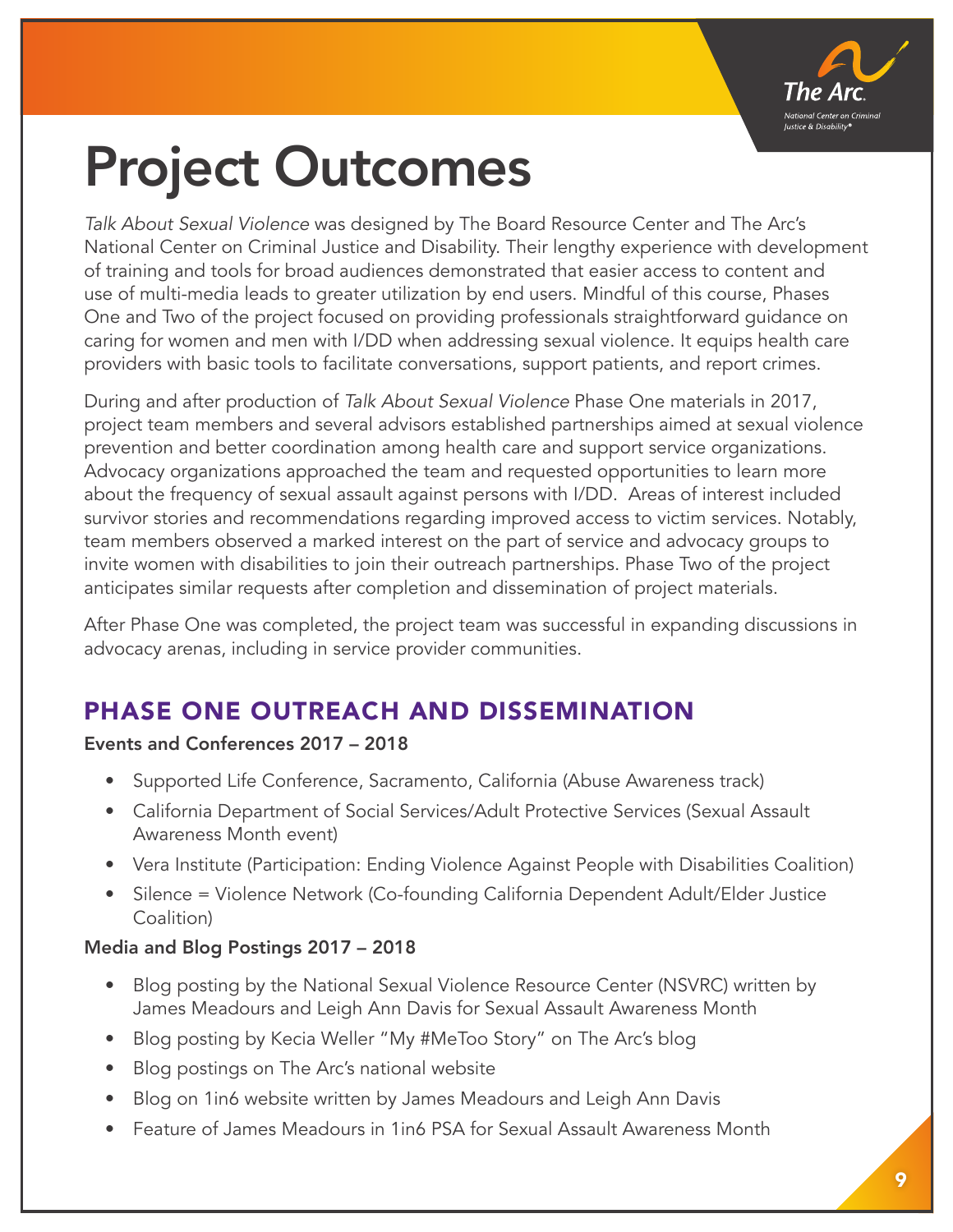

• Two features/interviews by James Meadours on NPR "Abused and Betrayed" Series

### PHASE TWO DELIVERABLES

Three short videos: "How to Have the Conversation," "James Meets with his Doctor," and "Peer Advocates *Talk about Sexual Violence*" are available in English with English and Spanish transcripts. Project training materials and resources that accompany the videos are also available in Spanish and English and accessible on The Arc's website: www.talkaboutsexualviolence.org.

#### Project materials include:

- 1. Training
	- PowerPoint slides highlighting key points from the videos
	- Training Guide for health care providers
	- Conversation Guide of tips for advocacy groups and allies to facilitate conversations
	- Infographics of key data that reflect the sexual assault epidemic
- 2. Communication Tools
	- Alternative communication charts (body, words, expressions)
	- Referral card to support agency/organizations
- 3. Resources
	- Aggregated list of resources, including other organizations and data
		- Community support, victims' rights organizations
		- Research (e.g., crimes against people with disabilities, gender non-conforming individuals)

#### Dissemination

*Talk About Sexual Violence* materials are housed on The Arc's website in the criminal justice section. All tools and videos are directed at health care provider organizations, disability advocacy groups, victim service providers, and California developmental service regional centers. In addition, web links to hotlines and support for crime victims, as well as resources related to professional reporting responsibilities, patient-centered communication, and sexual violence prevention are provided. The announcement of the project utilizes The Arc's extensive online outreach capabilities through email, blogs, and social media, as well as BRC's California network. Utilization will continue to be measured by number of users who access project resources online.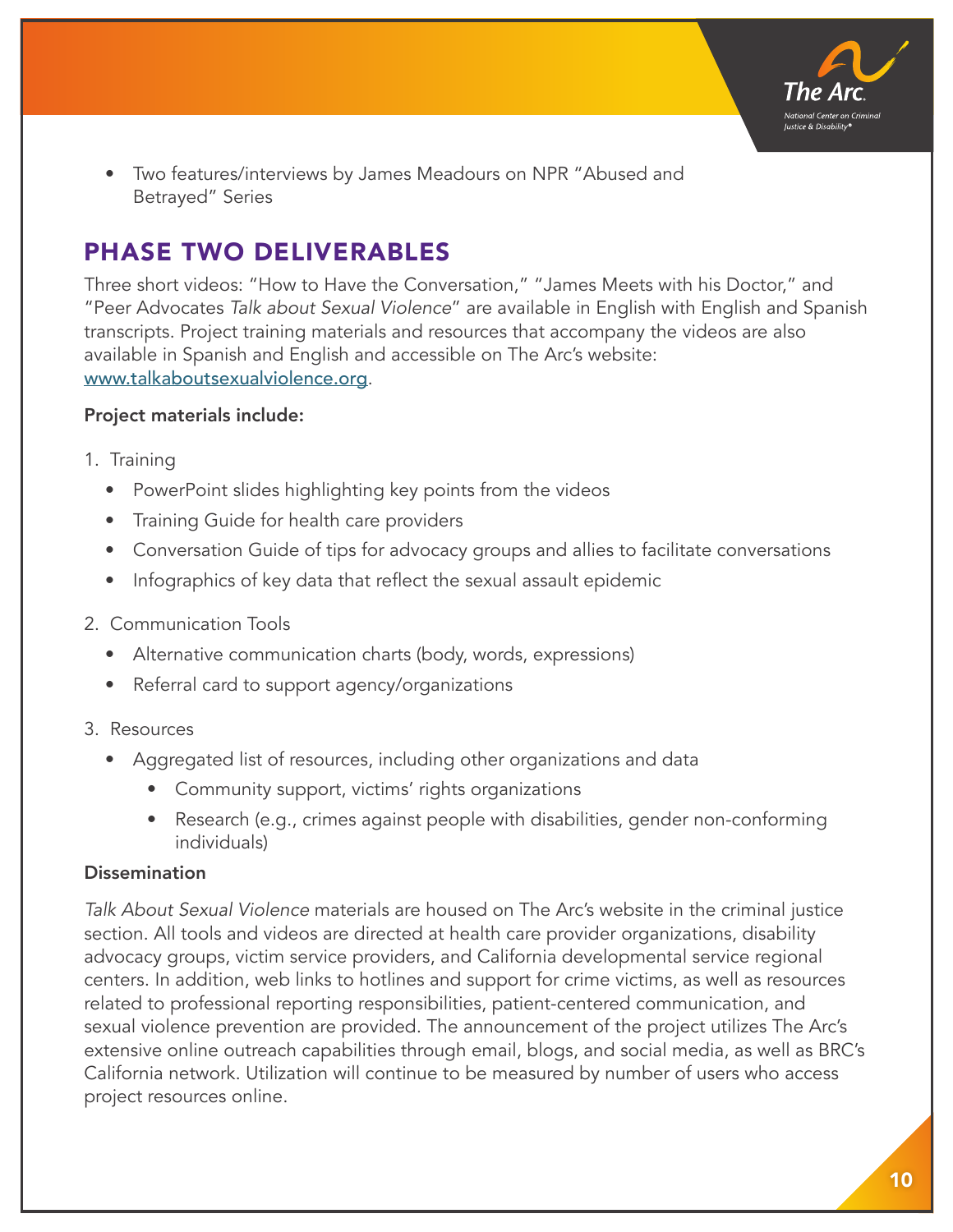

#### Events and Conferences 2018 – 2019

- Developmental Disabilities Nurses Association Conference (Presentation: Sexual Assault Prevention)
- California I/DD Advocacy conference (Keynote address: Sexual Abuse Prevention)
- Silence = Violence Network (Presentation: Human Trafficking of People with I/DD)
- National Conference on Sexual Health (Panel presentation: Sexual Violence Prevention)
- Vera Institute (Member, Ending Violence Against People with Disabilities Coalition)
- California Supported Life Conference (Project presentation: Sexual Assault Epidemic)
- NAPSA (Convening 1st National Conference to establish plan to reduce sexual violence)

#### Media and Blog Postings 2018 – 2019

- MS magazine article written by Kecia Weller
- Blog posting by National Sexual Violence Resource Center (NSVRC) written by James Meadours and Leigh Ann Davis for Sexual Assault Awareness Month
- Blog posting by The SAFE Alliance written by James Meadours
- Four blog postings by The Arc's national office on sexual assault epidemic against men with I/DD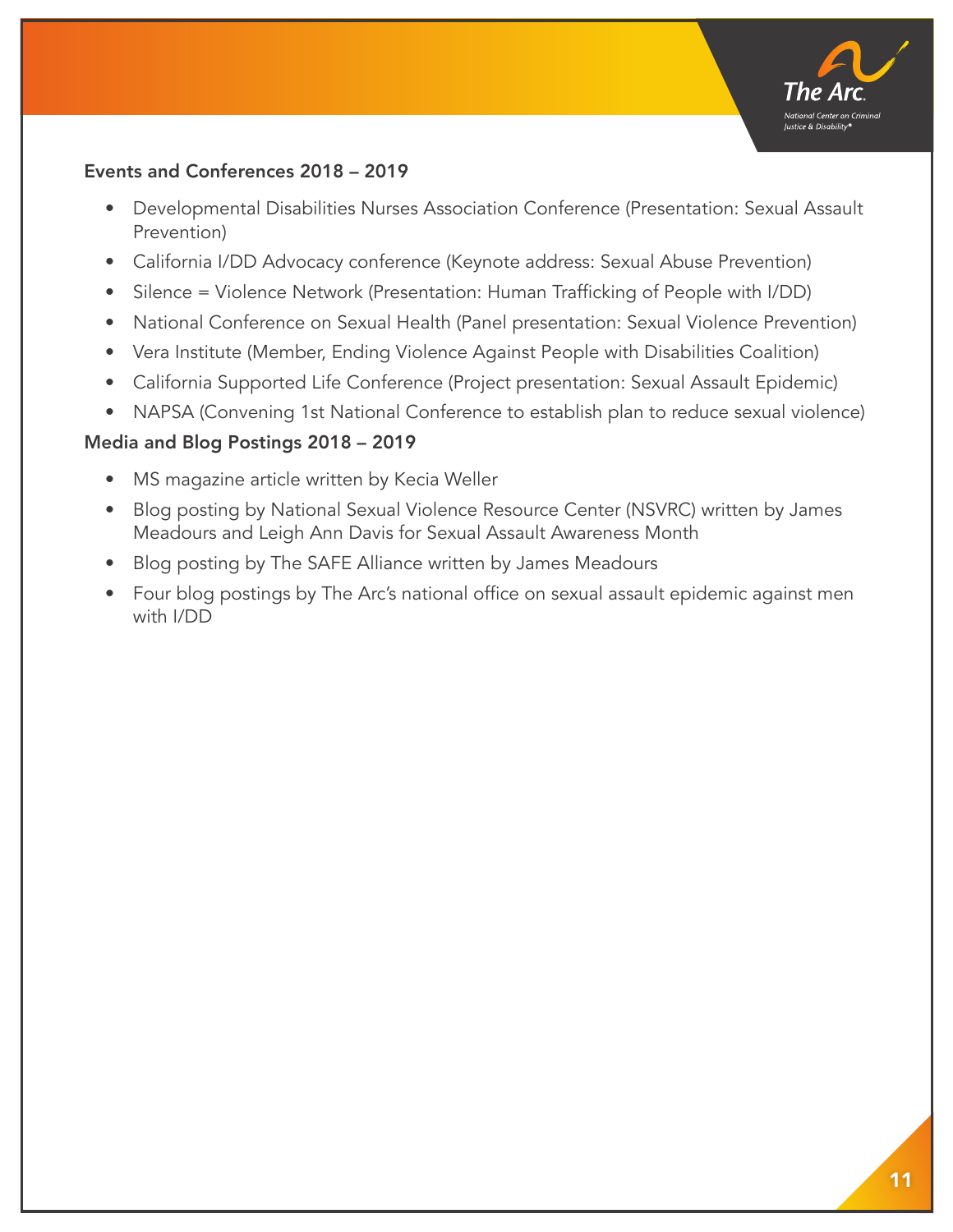

## Recommendations

### FROM ADVISORS AND SELF-ADVOCATES

*Talk about Sexual Violence* advisory groups and self-advocates offered recommendations for expanded sexual violence prevention and victim support. Given their strong commitment and the ongoing work of BRC and The Arc's NCCJD, these are included for future consideration.

#### 1. Increase mandated reporting of sexual violence by health care professionals

- Increase training to better recognize signs of sexual abuse, assault, and violence
- Increase training of mandated reporter responsibilities and legal limitations of liability
- Increase awareness of the role of Adult Protective Services
- Increase understanding of I/DD, gender non-conforming patients

#### 2. Increase victim understanding of sexual violence

- Use short videos/multimedia materials in facilitated group discussions
- Provide agency case workers with materials to facilitate conversations
- Create a one-page handout and video about sexual violence and victim resources
- Assist persons at risk to develop safety plans and include the topic in special education curricula
- Include people with I/DD in law enforcement training

#### 3. Increase professional dialogue regarding prevention, reporting, and victim support

- Conduct presentations at professional health care conferences
- Conduct presentations at sexual health conferences
- Increase outreach to small community health care providers
- Target health care providers to conduct in-house training using project tools
- Conduct training events at California regional centers utilizing staff and peer advocates
- Broaden reach by working with anti-violence campaigns and campaigns promoting sexual health
- Ensure adult protective service staff and social workers are educated about sexual violence against persons with I/DD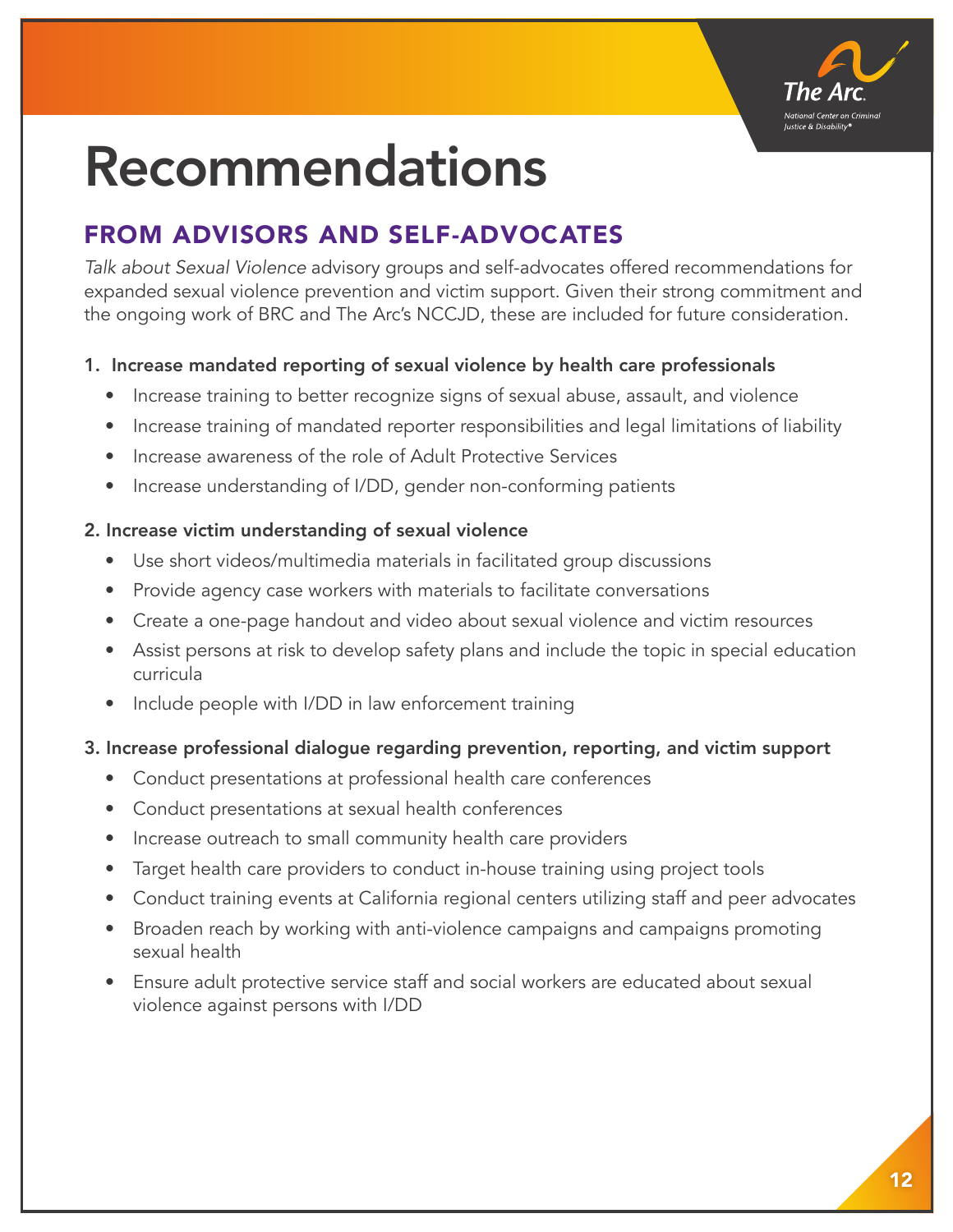

## Acknowledgments

The WITH Foundation strives to promote the establishment of comprehensive health care for adults with intellectual/developmental disabilities. WITH funds programs that improve health care delivery to address the fundamental and unique needs of individuals with various health care conditions.

#### withfoundation.org

The Arc's National Center on Criminal Justice and Disability® is funded, in part, by the U.S. Department of Justice. It is one of the only national resources that looks equally at both victim and suspect/defendant issues involving people with intellectual and developmental disabilities. NCCJD is the national focal point for collection and dissemination of resources and serves as a bridge between justice and disability professionals. It promotes safety, fairness, and justice for all people with I/DD as suspects, defendants, victims or witnesses. thearc.org/criminal-justice

The Board Resource Center works from its founding principle of Making Complex Ideas Simple to meet needs of individuals and organizations that foster leadership, selfdetermination, and community inclusion. Focus areas include person-centered strategies and multi-media plain language products with broad usability to increase informed decisionmaking, civic engagement, and advocacy. brcenter.org

Project Advisors provided time and insight into the ongoing silent epidemic of sexual violence perpetrated against people with I/DD. Advisors met in small groups and provided individual interviews. The project team is grateful to the professionals that provided insight and honest responses about what is needed in care communities to increase reporting.

### PEOPLE WITH DISABILITIES

James Meadours, National advocate and speaker, San Antonio, TX

Kecia Weller, National advocate and speaker, Los Angeles, CA

Michael Emory, Self-Advocate Survivor, Sacramento, CA

David Lopez, Client Advocate, Alta California Regional Center, Sacramento, CA

Russell Rawlings, Director of Advocacy Services, Resources for Independent Living, Sacramento, CA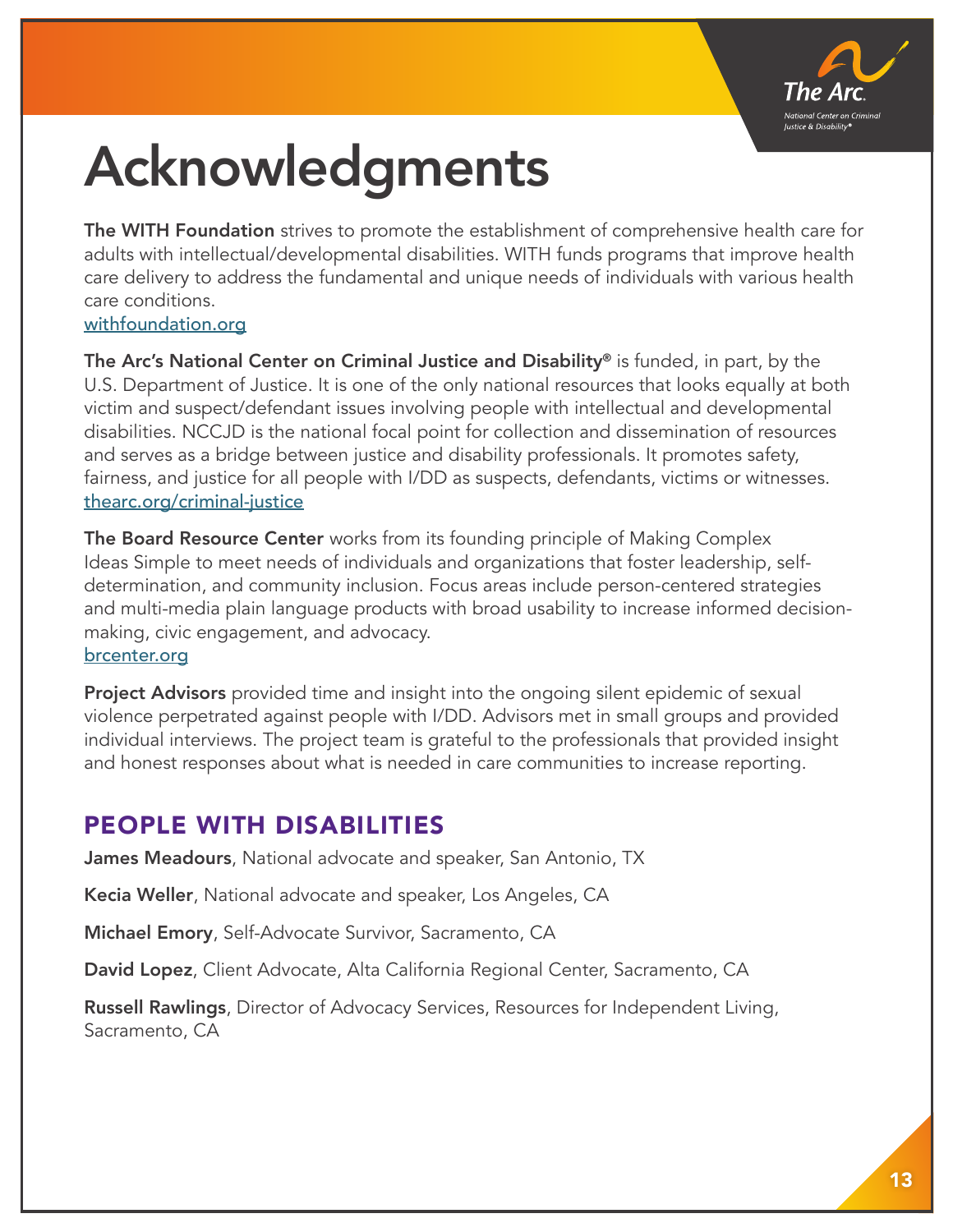

### VICTIM SERVICES AND SOCIAL SERVICES

Mariam El-Menshawi, Executive Director, Victims of Crime Resource Center, Sacramento, CA

Lori Delagrammatikas, California Department of Social Services, Adult Protective Services State Liaison

Michelle Hernandez, PhD, Specialized Service Coordinator, Alta California Regional Center, Sacramento, CA

### HEALTH CARE PROVIDERS

Terry Wardinsky, MD, Alta California Regional Center, Sacramento, CA Barbara Freidman, MD, Alta California Regional Center, Sacramento, CA Clarissa Kripke, MD, Family Community Medicine, UCSF San Francisco, CA K.D. Thrasher, DO, Family Medicine, Eisenhower Medical Associates, La Quinta, CA